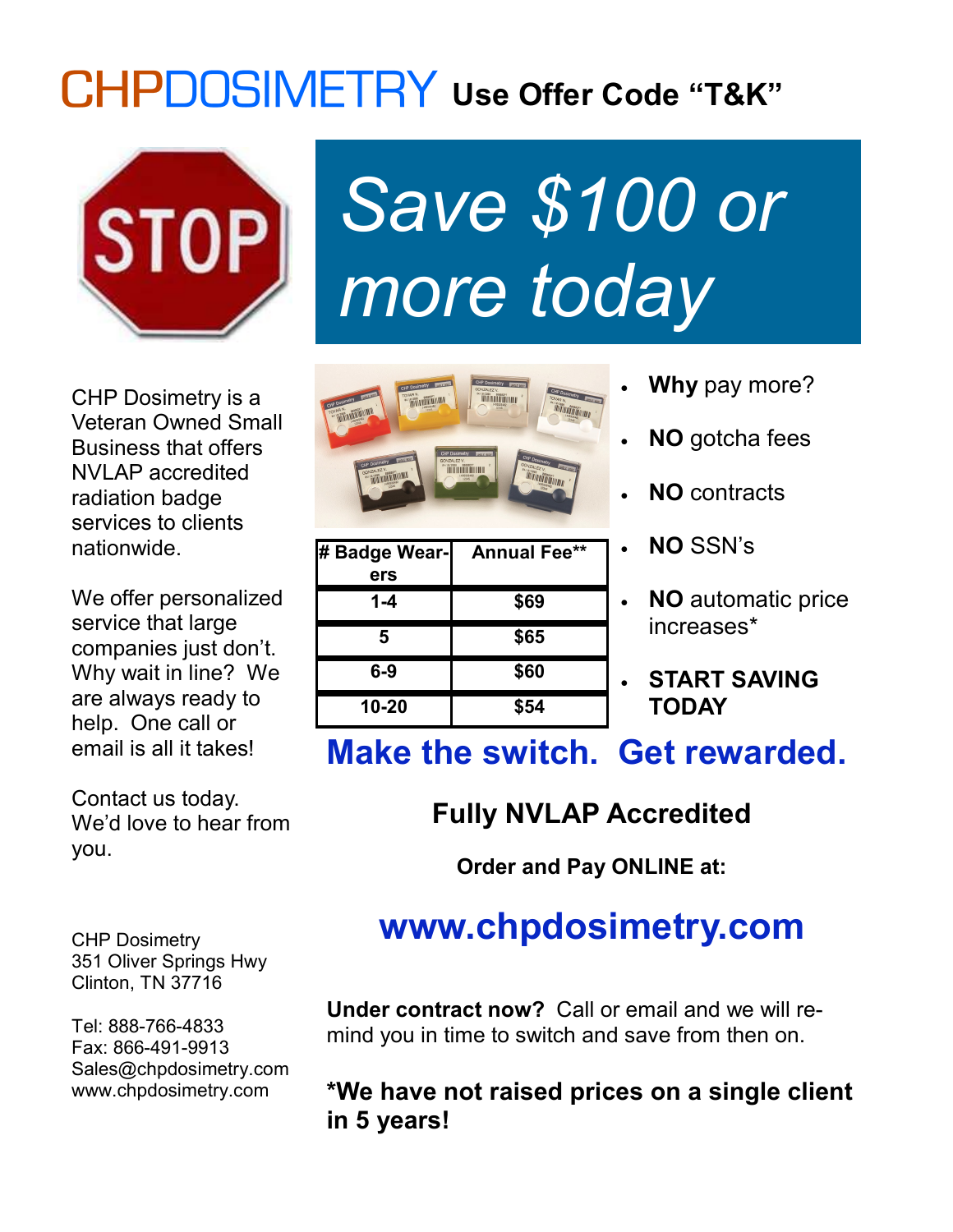# **CHP** DOSIMETRY

enquiries@chpdosimetry.com

| Dosimeter Order Form (or order/pay online at www.chpdosimetry.com)                                                                                                                                                 |                                   |       |  |  |
|--------------------------------------------------------------------------------------------------------------------------------------------------------------------------------------------------------------------|-----------------------------------|-------|--|--|
| [1] Service Type: $\Box$ Whole Body $\Box$ Ring Dosimeter<br>[2] Frequency Options: $\Box$ Quarterly (recommended) $\Box$ Monthly $\Box$ Other (specify on 2nd page or call)<br>[3] Preferred Start Date (if any): |                                   |       |  |  |
| [4] Billing Address<br>Company Name:<br><b>Contact Name:</b><br><b>Street Address:</b><br>Address 2:<br>Email:                                                                                                     | City:<br>State:<br>Phone:<br>Fax: | Zip:  |  |  |
| [5] Shipping Address $\Box$ Same as Billing<br>Company Name:<br><b>Contact Name:</b><br><b>Street Address:</b><br>Address 2:<br>Email:                                                                             | City:<br>State:<br>Phone:<br>Fax: | Zip:  |  |  |
| [6] Report Address $\Box$ Same as Billing<br>Company Name:<br><b>Contact Name:</b><br><b>Street Address:</b><br>Address 2:<br>Email:                                                                               | City:<br>State:<br>Phone:<br>Fax: | Zip:  |  |  |
| [7] Credit Card Information $\Box$ Address Same as Billing<br>AMEX □ VISA □ MASTERCARD<br>П.<br>Card Number:<br>Security Code:<br><b>Expiration Date:</b><br><b>Street Address:</b><br>Address 2:                  | City:<br>State:<br>Phone:<br>Fax: | Zip:  |  |  |
| [8] OFFER CODE: $T\&K$                                                                                                                                                                                             |                                   |       |  |  |
| Authorizing Individual Signature                                                                                                                                                                                   |                                   | Date: |  |  |
| Authorizing Individual Name (typed) :                                                                                                                                                                              |                                   |       |  |  |

Fax this form to CHP and start saving today  $+(866)$  491-9913. Contact Sales at  $+(888)$  766-4833 or Email to sales@chpdosimetry.com.